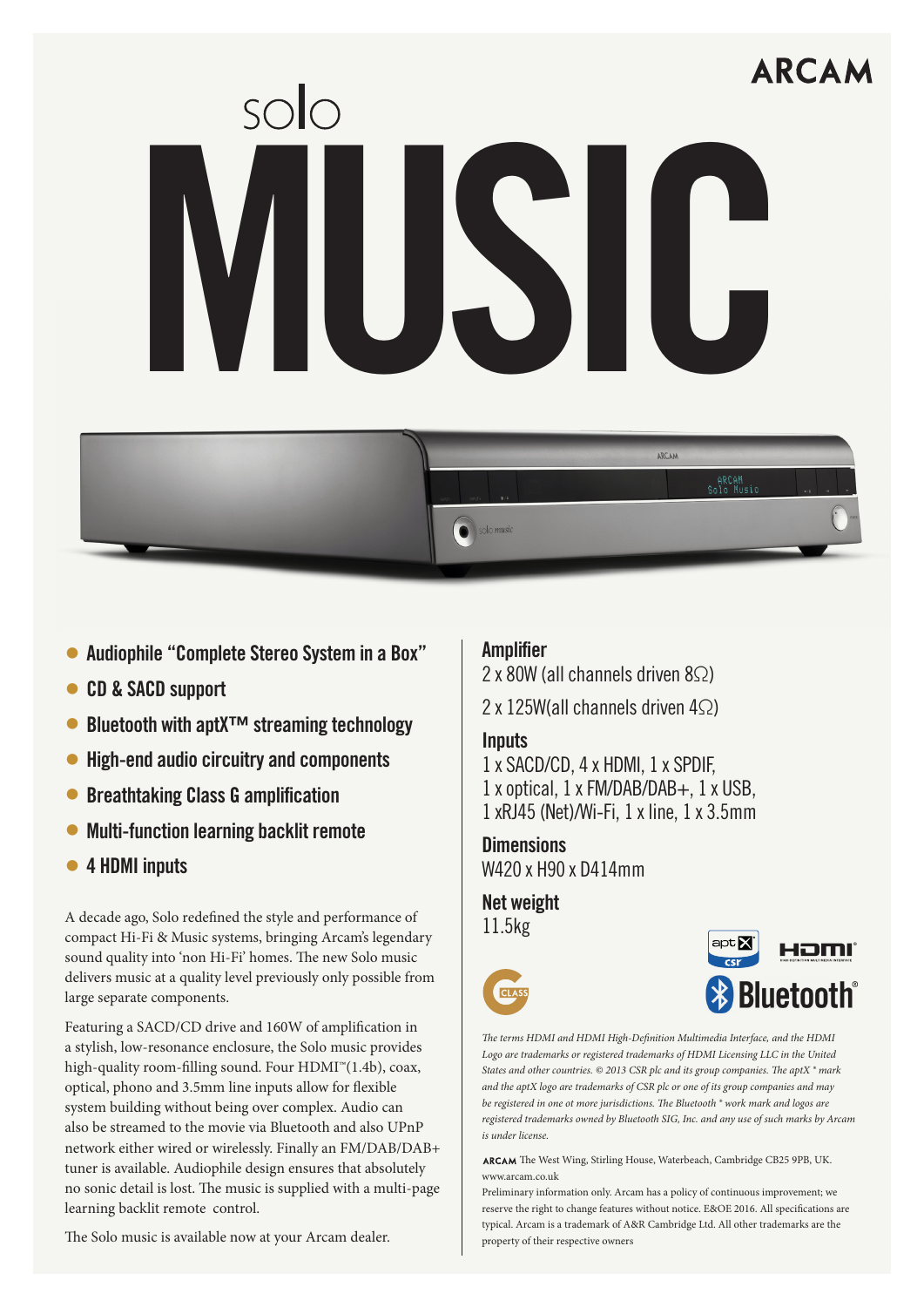# **ARCAM** WOWIE5



- HD audio decoding
- Bluetooth with aptX™ streaming technology
- High-end audio circuitry and components
- Breathtaking Class G amplification
- Multi-function learning backlit remote
- 4 HDMI inputs

A decade ago, Solo redefined the style and performance of 12kg compact Hi-Fi & Movie systems, bringing Arcam's legendary sound quality into 'non Hi-Fi' homes. The new Solo movie 5.1 delivers music and movie sound at a quality level previously only possible from large separate components.

Featuring a BD/DVD/SACD/CD drive and 250W of amplification in a stylish, low-resonance enclosure, the Solo movie provides high-quality room-filling sound. Four  $HDMI<sup>m</sup>(1.4b)$ , coax, optical, phono and 3.5mm line inputs allow for flexible system building without being over complex. Audio can also be streamed to the movie via Bluetooth and also UPnP network either wired or wirelessly. Finally an FM/ DAB/DAB+ tuner is available. On board decoding of all current HD audio formats ensure that absolutely no sonic detail is lost. The movie 5.1 is supplied with a multi-page learning backlit remote control.

The Solo movie 5.1 is available now at your Arcam dealer.

## **Amplifier**

5 x 60W (all channels driven 8Ω) 5 x 75W (all channels driven 4Ω)

### **Innuts**

1 x BD/DVD/SACD/CD, 4 x HDMI, 1 x SPDIF, 1 x optical, 1 x FM/DAB/DAB+, 1 x USB, 1 xRJ45 (Net)/Wi-Fi, 1 x line, 1 x 3.5mm

**Dimensions** W420 x H90 x D414mm

Net weight





ARCAM<br>Solo Movie

*The terms HDMI and HDMI High-Definition Multimedia Interface, and the HDMI Logo are trademarks or registered trademarks of HDMI Licensing LLC in the United States and other countries. © 2013 CSR plc and its group companies. The aptX ® mark and the aptX logo are trademarks of CSR plc or one of its group companies and may be registered in one ot more jurisdictions. The Bluetooth ® work mark and logos are registered trademarks owned by Bluetooth SIG, Inc. and any use of such marks by Arcam is under license.*

**arcam**, The West Wing, Stirling House, Waterbeach, Cambridge CB25 9PB, UK. www.arcam.co.uk

Preliminary information only. Arcam has a policy of continuous improvement; we reserve the right to change features without notice. E&OE 2016. All specifications are typical. Arcam is a trademark of A&R Cambridge Ltd. All other trademarks are the property of their respective owners